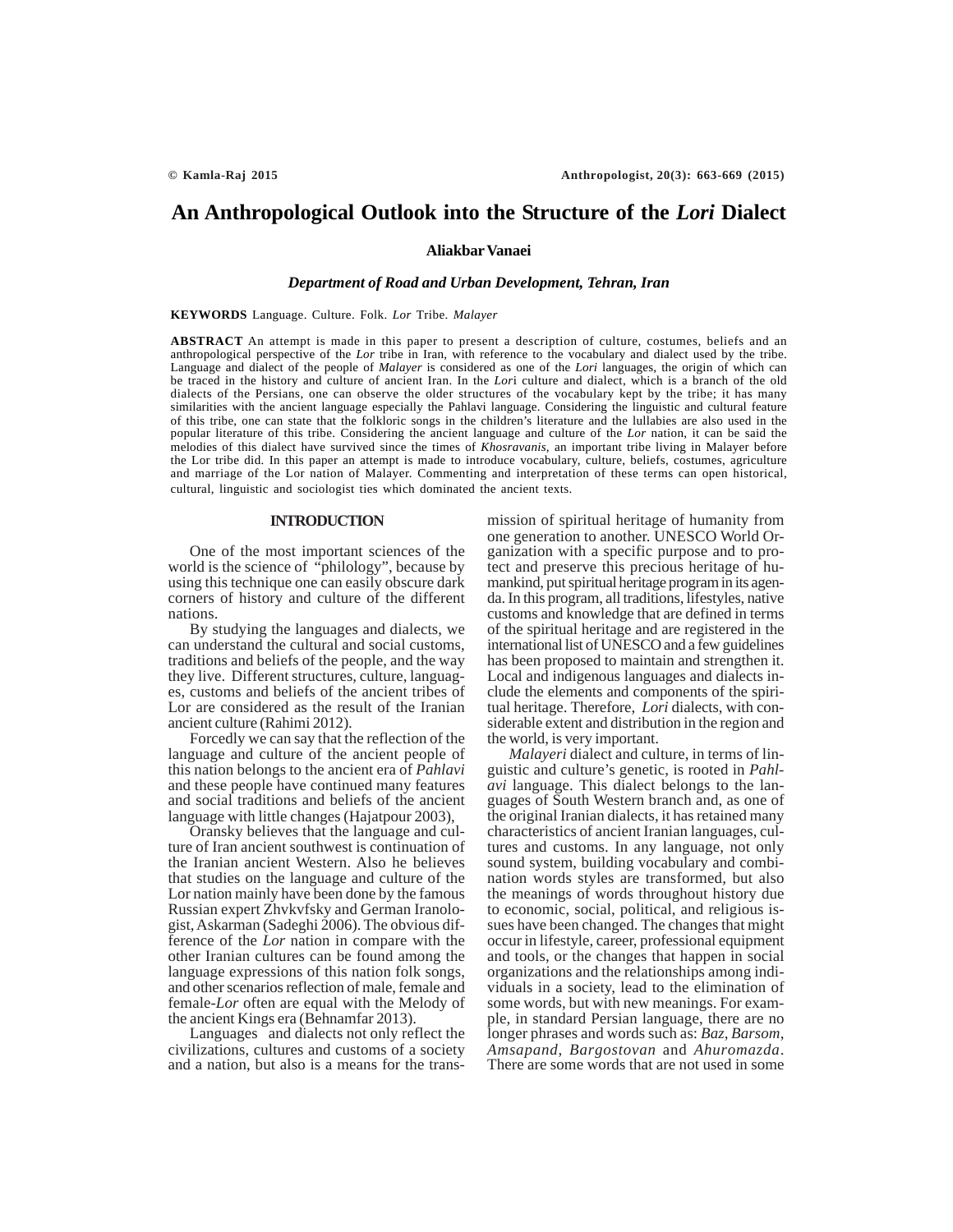villages these days; these words are as follows: *Ejbij* (loose), *Kata* (a type of storehouse - to save Farina), *Aji* (mother), and thousands of other words. Asfar as clothing is concerned, there are lots of words such as: *Quva* (cassock), *La Èek* (Scarf), *Tomon* (pants) and hundreds of other words. In different parts, such as human waste disposal sites*,* the words like *Axel* (a place where that human waste can be accumulated), das be *ab* (W.C.), or *Kenare ab* (water). Sometimes words changes due to the change in social structure, for example: *Amniya* (security to Police Force), *Khaneye Ensâf* (House of equity to union's committee), and *Kadhoda* (chairman of the Council).

Factors that change the meaning of words are as follows:

- 1. *Social Factors:* Because of the change occurring in the social status, an old and outdated word survives with a new meaning. For example, the word *Ceraq* (Lamp) was defined as a fat-burning, while, today, it refers to a kind of lamp which is lit by electricity; words such as: *Qalam* (pen), *Separ* (shield), and *Yaxcal* (refrigerator) also fall within this category.
- 2. *Development Factor:* This factor is defined as the development of the main and primary meanings of a words, and it applies to all other words, for example, *gol* (flower) that had been referred only to the rose and rosa damascene in the past, refers to all sorts of flowers these days. *Xona* (House) which was formerly known as chamber, now refers to the entire house, *Rostam* (hero), *nan* (bread) which refers to meal now, or soup - which refers to rice.
- 3. *Allocation Factor:* Contrary toits extensive perspective, a word would find a specifically dedicated meaning, such as: *Sarbat* (juice), which referred to any type of beveragein the past, but now, it refers to something that is made by water, and sugar or *Xak* that used to refer to soil, now refers to grave.

# **OBSERVATIONS AND DISCUSSION**

# **Some Words Associated with the Labor, Agriculture and Animal Husbandry**

There are some words associated with agriculture, and animal husbandary; these words are Eugary – *Uyary* (Irrigation), *Asin* (It is a means by which crushed wheat, oats or alfalfa is separated from the dried leaves of alfalfa), *Merab* (responsible for water-related matters), *Kadon* (Haystack), *Toor* (A storage sacking for chaff), *Jald* (It is a long stick which is used in order to pick walnut), *Juval* (A large sacking instrumentused for carrying wheat and barley), *Kardegar* (It is a broad and large shovel that is used by two men, one man takes the lever of shovel and inculcate that into plowed soil and the other man pulls out the other lever that is stocked to the shovel). *Qadara* (It is a long sickle by which the tall grass particularly alfalfa would be harvested; one of the features of this sickle is that the reaper gets the lever of sickle in standing position and keeps harvesting in this mode. Harvest velocity with this tool is more than ordinary sickles), *Xarsabad –pilitasabad* (Large basket), *Estakhr – Esil* (It is usually constructed in the villages, especially in villages or places that make use of subterranean water for agriculture. Villages or places where there is not enough water in its subterranean. For several hours, the subterranean water can be driven to Esil in order to supercharge and redound entirely, then its valves can be opened so as to irrigate farming land). *Makine* (Water Engine), *Tizabi* (It is a kind of chemical products that is a mixture of carbonate and oil; it is dissolved in plenty of water and finally, is poured in a large container such as a barrel. Then, some grapes are placed into small baskets that are placed inside the barrel for a minute, the grapes are then removed from the barrel and exposed to sunlight, and once the grapes are dried, they can be gathered and be transferred to the factories that are responsible for production). *Korhzoqal* (a place dug in a garden, or a desert, 2 to 2/5 m dept and with a diameter larger than conventional wells. In autumn, arid and redundant woods are poured inside this pit. The woods are burned and turned into charcoal). *Kesmes Aftabi* (the grapes that are exposed to sunlight to be dried out). *Espara* (a piece of wood, resembling an axe). *Ousin* (Fork-like tool that is made of wood and sheepskin by which chaff is separated from wheat grain). *Kartegar* (shovel-like tool that is similar to rectangle, and it is larger and heavier than ordinary shovel.). *Sok* (An instrument used to drive domestic animals. The tools consist of one piece of wood and a sharp stud that is inserted in its head). *Qasou* (a kind of tool used to rub the bodies of horses or donkeys). *Parru* (Patch - to vamp the torn clothes). *Duk* (A specific tool used for spinning wool. It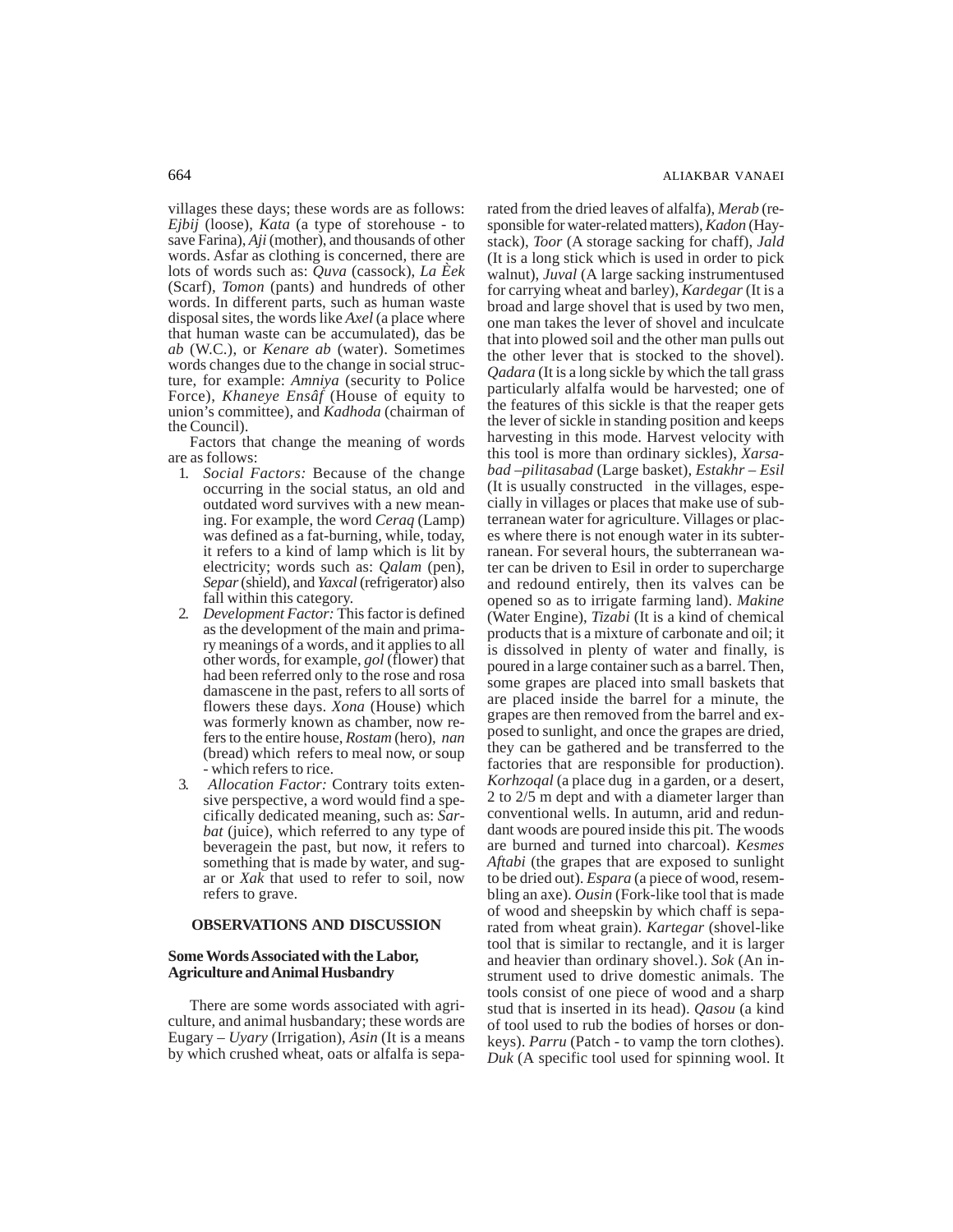consists of two metallic pieces which can be wrapped round the wool). *Juvalduz* (Big and long needle by which saddlebags, sacks and bulky textiles can be sewed). *Pel* (a wooden and small tool used to spin wool be carried out, before it is transferred into yarn). *Resmon* (rope). *Sizan* (needle). *Goluleh* (This term is used for yarn).

#### **Some Pharmaceutical Plants and Vegetable Seeds**

*Barhang* (fleawort), *Bariyun, Baqala* (broad bean), *Balit* (chestnut), *Badomkuhi* (Mountain almond), *Bon sorx* (a kind of mountain onion), *Pina*(a kind of aromatic plant that grows along streams), *Pare Siyavas*, *Cubak* (a plant used for washing the clothes), *Xarsotor* (a kind of prickly and dried plant that has medicinal properties and constitutes the main food of camels), *Xakesir* (daphnia), *Xarxor* (a kind of weed), *Derek* (a kind of weed that sticks to cloths), *Der- deruk*, *Derrek, Malusirin* (Licorice is very helpful for stomach and abdominal), *Sombolotiv* (Valerian), *Samalila* (Fenugreek), *Seng, Qaziyaqi, Xolfa, Kasni* (Succory), *Cenja, Majak* (Any center-filled nuts), *Marzanjus* (the plant which has medicinal properties), *Sirexest* (a kind of medicinal Plant which mostly be used for children), *Sire malu* (a black material which is obtained by boiling the licorice plant and it has medicinal properties), *Hor* (a kind of weed, similar to licorice), *kolke Xargus* (a type of mountainous herb that be brewed like tea and it has medicinal properties).

#### **The Names of Some Foods and Stews**

In the traditional food sector, the women who live in lurish area especially in the South of the country, of several months earlier, take action to cater food items such as: *Oatmeal, Tarkhineh, Orush, Palteh, Qays*i, Dried plum, *Bokhara* plum, dried dill, dried herbs, walnut, extract of Grapes, curd and etc. The bread was the most important food for people that was cooked with wheat, while in the famine years, it was produced by barley, corn and millet. Crops and dairy products had the highest share in the diet. Part of the daily required protein was provided by fostering poultry and egg production. Some words applied in the daily diet life in this area, include:

*Sâta* (A kind of bread which is similar to *Barbari* bread (a kind of bread used in Iran). This bread is durable and delicious); *Gerda* (A kind of bread which is similar to *Barbari* bread. This bread is also very delicious and high quality); *Kulavel*a (a kind of massive bread that is produced by breads placed in the water, slightly softened); *Nane Sâji* (The bread is baked on *Saj* - Large metallic plate that has a hemispherical form); *Fatir* (a type of bread that resembles to muffins); *Sorba* (A watery food which is often cooked for sick people); *Jeqelivaqu* (This food is a mixture of chopped liver, lung, throat and tripe, etc. and is cooked with fried onions and oil); *Tarkhineh* soup (a kind of food, composed of crushed wheat and dough, these two are cooked together to be rigid. Then, they are divided into small sizes, and then they are exposed to the sun. After that, they are kept at the right place and at the time of cooking food, 4 or 5 of them are cooked in a saucepan with the necessary spices); *AskaCi* (Kachi soup); *Ferni* (Porridge); *Taskabâb* (stew); *Kofte* (Dumplings); *Kaske Bademjon* (a kind of food consisting of eggplant and curd); *Fesenjon; Abdough-khiar* (A kind of food consisting of Dough and cucumber); *Su f*(soup); *Eskena* (a kind of food that is prepared by cereals, flour, oil and fried onions like broth);*EsFenajSorxkarde* (A combination of cooked spinach, egg and oil which are mixed together and fried); *Solazard* (A combination of rice, saffron, sliced almonds and sugar that is cooked like a soup, then poured into a dish or bowl and finally, it is decorated to be eaten later); *Sirabsirdon* (tripe); *Sir brenj* (a kind of food that is a mixture of milk and rice); *Saqqez* (galipot); *Maviz* (raisin); *Yaxni* (a kind of stew that is cooked with meat and beans); *Nantiri* (a kind of bread); *None kak* (a kind of bread); *Nane pati* (a kind of bread); *Toneka* (A thin crust that is baked on pan); *KuluCa* (a type of bread that is a mixture of flour, oil, milk and sugar); *halvasevon* (A combination of extract of grape, flour and oil); *Moyapandir* (rennet); *Ruqanezard* (yellow oil or animal fat); Euqora (Verjuice); *balal* (corn); *Xosgust* (lung of sheep); *Pofi*; *Cangal* (a kind of food that is prepared by crushing the bread into animal fats and sugar or extract or honey); *Xâgina* (A mixture of eggs, oil, flour and dried vegetables); *Qazi*.

#### **Some Local Cookies and Snacks**

*Basoq* (a kind of center-filled cookie which in Lurish area called *Sajaq*. This local cookie to be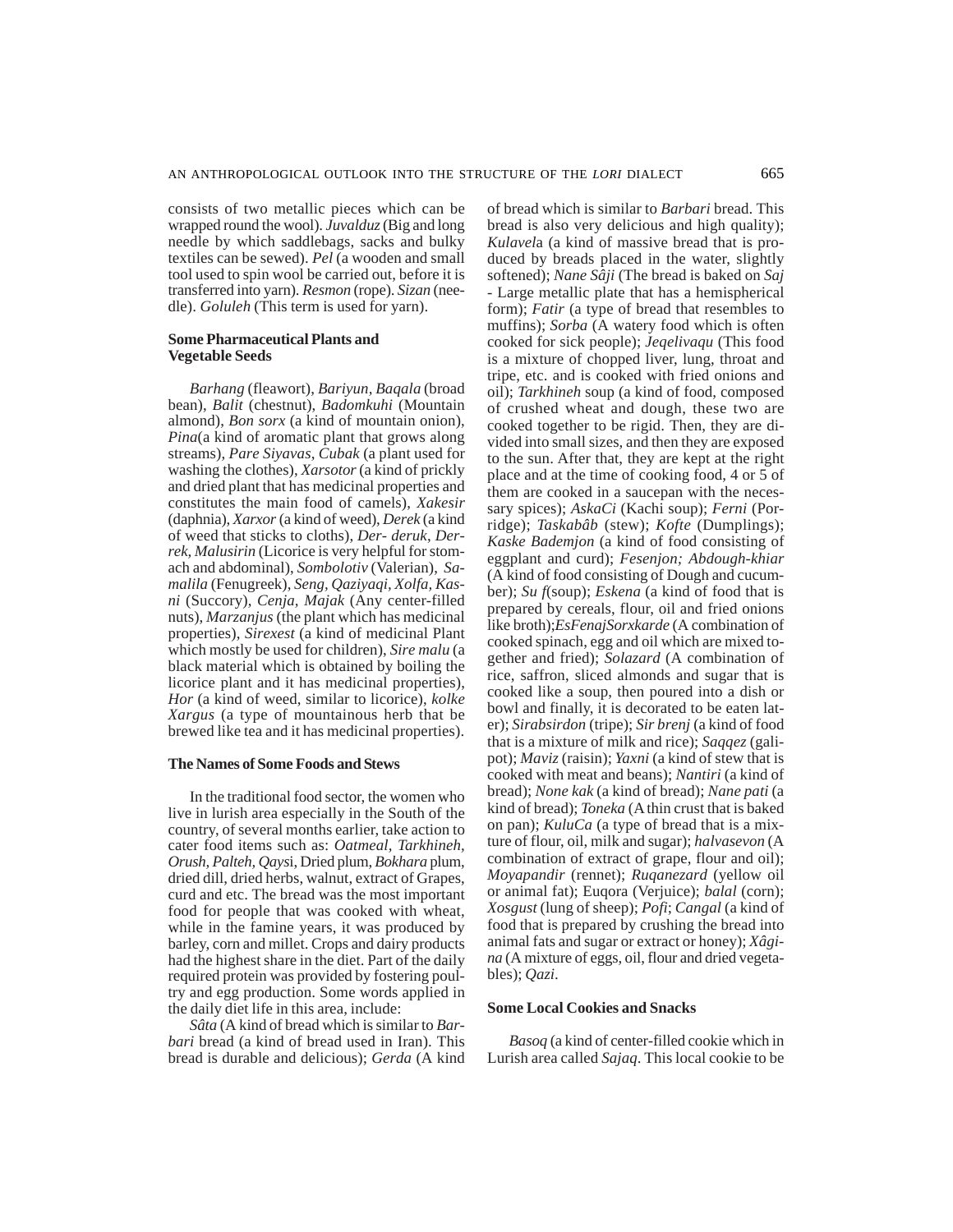produced by congealed extract of grape and walnut which will be put inside it).

- *Sira* (extract of grape One of the most common and most famous local cookies which to be produced by congealed and boiled grape juice. There are two types of extracts of grape; one of them called the syrupy extract, is more fluent; some of the extract is mixed with water and is drunk with meals. The second type is the congealed and boiled grape juice that can be mostly consumed as breakfast along with other ingredients such as butter, cream and milk.
- *KoluCe* (muffin, a mixture of wheat flour, sugar, sesame seeds and eggs).
- *Nantiri* (a kind of traditional cookie which is a mixture of flour, sugar and oil. The method of cooking is as follows: First, flour, oil and sugar should be mixed and turn into paste. After the initial stages, the dough should be flattened as thin layers; then, it should be wrapped layer upon layer. After completion of the layers, they should be cut into smaller pieces and these pieces should be covered with powdered sugar. Finally, it should be placed on the stove and be cooked over medium heat).
- *Halvay Sevon* (Other types of local cookies that is a combination of roasted flour, walnuts and grape juice. However, cooking this cookie is no longer common. It is just cooked in some village or in special occasions such as *Nowruz* or other celebrations which is produced by elders.
- *NargiLy, ard e-noxod Ci or Paderaz* (These three names are linked to a local cookie which is made by a local simple device called the Apollo).

Various popular and favored snacks for residents of this region include: Walnut, almond, apricot kernel; frequently apricot kernel and almond is roasted with water, salt and lemon juice.

In Lorestan, some apricot trees have bitter kernels which are used in two ways: the first case, the bitter kernel of apricots obtained from these types of trees is grounded; then, it is mixed with sugar, powdered sugar. This edible has extraordinary medicinal properties and is extremely useful particularly for those who are suffering from jaundice and bile. The second case, apricot kernels, which in this region are called *Cenje Zardalu*, broken and their own bitter kernels be connected by a thread and needle (like Rosary) and then put them into a large container on the stove and boiled. Its water should be replaced several times so as to the bitterness existed in the kernels would go away and the kernels would become sweet and eatable. Then a few salt sprinkled on it and can be consumed like almonds and walnuts. *Labu* (cooked beets – another favorite type of edible for people living in *Lorestan*. Firstly, beets should be cleaned; then should be poured in a pot with enough water. Water will cause the beet to be fumigated completely.

*A Sal golab* (this type of cookies is further popular among children).

## **Some Household Tools and Containers**

These tools include*: Bonglon* (circular, cylindrical and made-of-stone tool which mostly used in a thatched house. In villages, after the rainfall, this tool was rolled on the rooftop in order to eliminate cracks, seams, fracture. After doing so, water would no longer leak from the ceiling and the roof was robust and resistant.); *Xik – Mask* (a made-of-sheepskin pouch for making buttermilk and butter; *Tapo* (A large Box for storing wheat grain); *Kerkit* (A means for Rugs); *Pel* (A device for spinning); *Ja* (Bed); *Jajim* (A kind of soft rug which can be used as blankets and ground cloth); *Cador* sow (a kind of fabrics that the bed can be placed in it); *Raxtexeu* (The bed includes a mattress, duvet and pillow); *Motaka* (pillow); *Gelim* (Kilim); *Dasar* (Quern which is made of two pieces stone and like the traditional mills has the underlying stone that an axis located in the middle and upper stone has three holes. One is used to locate the axis in the middle, one for pouring material into the mill and the third hole, a piece of wood placed inside it, by which the quern can be spinning); *Owgardun* (a large cuprous ladle that be used for widespread and major cooking); *patil* (A large cuprous pot); *Teuva* (pan); *having* (a tool madeof-brass which is used for thrashing the meat and rice, etc.); *merkub* (Large wooden mortar, which is used for threshing wheat and peeling it); *dam-kes* (A device that is used for brewing); *qan Ca* (A kind of small and cuprous pot); *Sepoya* (Metal device that is placed on a fire and food container be put on it order to cooking or heating); *Sirku* (Wooden mortar that has a twohead batch which is used to thresh garlic, rice and salt); *lagan* (a cuprous container to knead flour or wash the cloth); *piyala* (A small bowl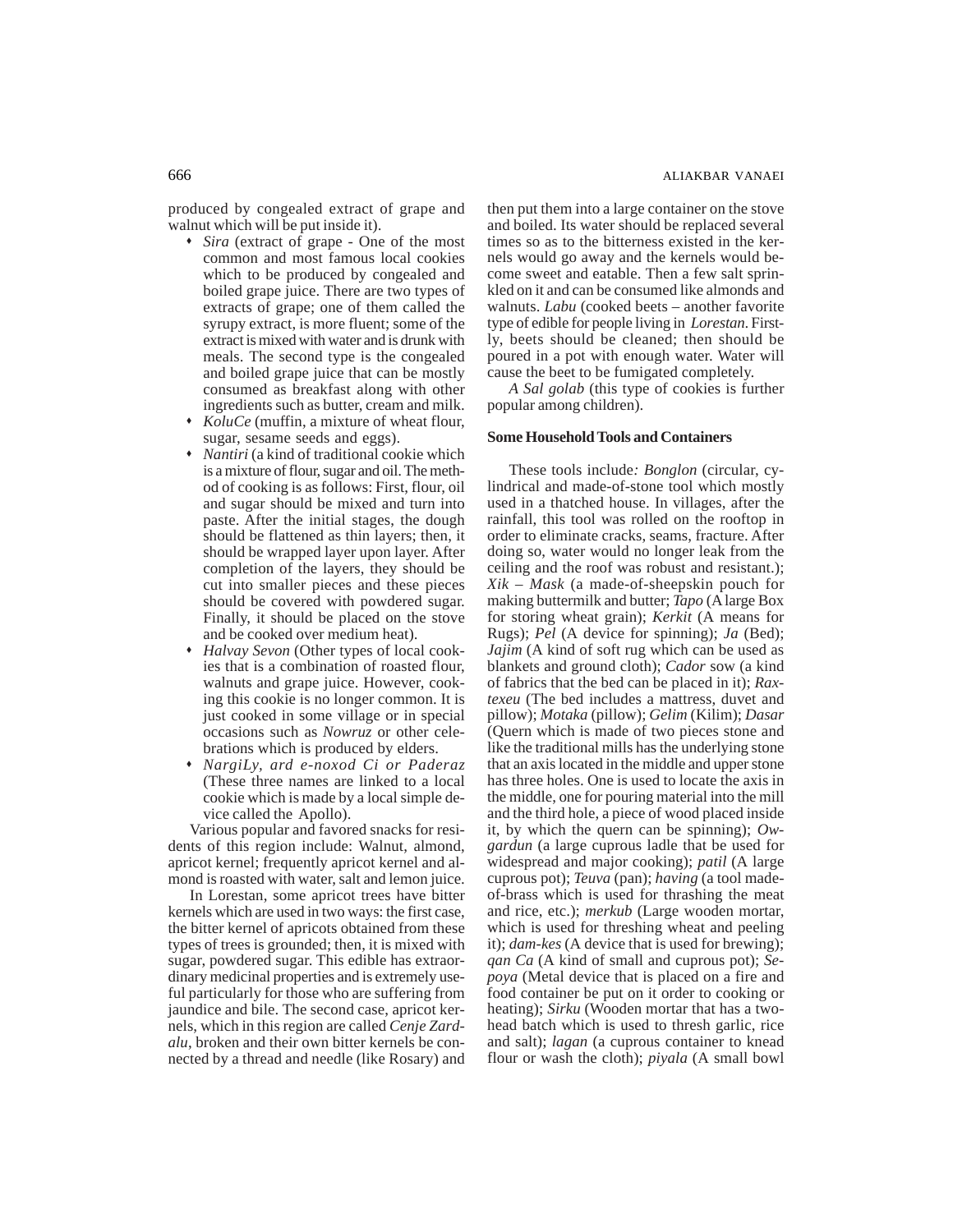that yogurt and pickle are poured in it); *dowry* (plate); *sorfey- nun* (a kind of tablecloth which is used for storing bread); *lanjin* (a made-of-clay basin which can be used to knead flour and other things); *kiza, gales* (A kind of rubber footwear); tapu (a made-of-clay dish which has one meter height and flour and bread is kept in it); *xig* (a bag is made by tannery of goat's skin); *daba* (a container in which water, oil and yoghurt can be stored; *dalm* (a bucket is made of plastic, bronze and copper); *dul Ca* (A container for drinking which is made of goat's skin and causes the water stay cool,; *majma* (a cuprous tray which usually be used for parties and various edible arranged on it for reception of guests); *Kal* (Special container used as a mug of animals and birds); *taxar* (Pottery vessel in which kept oil, vinegar, molasses); *Xarsavad* (Large baskets which was placed on the back of donkeys in pairs or binary and inside them was poured picked fruits order to be delivered to the destination. The two big baskets were connected to each other by hooks); *maška* (a waterskin by which produced Dough. This waterskin is smaller than ordinary waterskins); *Yax-dun* (Wooden box in which is kept clothes and documents).

#### **Some Words about Music, Colors and Nature**

The music is simple and religious; it also has a simple instrument. The instruments that have not changed over the centuries such as *timpani,* drum, *tombak* and flute. *Cupi* (Local dance, and a music track that will be played for the dance), *reng* (Special music for dancing), *naqarazan* (the instrumentalist of drum), *sitak* (Whistling and whistle), *reng* (violin), *dimbulak* (timpani), *saz* (Trumpet and Serena is called instrument), *saznoqara* (A set by which constitutes instruments relating to weddings and celebrations).

#### **Some Units in Weights and Measures**

Occupations in the fields of agriculture, irrigation, horticulture and animal husbandry would cause people to need the units for weighing and measuring. Before the advent of equipment precision, it was very primitive and inaccurate. Evaluation of overall lexical shows that people often were using imaginary scales and the scales derived from the expressions and organs such as hugging and backpack.

Other units of measurement in *Malayeri* dialect is as follows: *carak*man (Equal to three kilometers), *mesqal* (Methqal) *keyl,* and *lenge*. Besides the modern and accurate tools, traditional tools are also used to measure goods and materials; these tools include: *Veja* (palm or span), *baqal* (The distance between hands for measuring), *pa* (A scale for the amount of water and farmland), *šeyr* (A scale for the amount of water and farmland), *kor Cal* (Shredded stems of wheat and barley), *tal* (Strings and Yarn and enumeration unit of hair), *Joft* (Land surveying unit. Usually every Joft is equal to 6 to 8 hectares), *carak* (equal to 750 grams), *xusa* (A cluster of wheat, barley and grapes), *Cap* (Palms or fist), *sor* (The quantity of water which is sprayed once), *seleng* (long pace and step), *farsax* (League), *qac* (Cut – Gap), *qolop* (Amount equal to a man's mouth), *kap*a (Half - tray and board of scale), gum (Measurement unit of agricultural land), *lenga* (The other half of a thing), man (this unit is equal to three kilograms, the unit of measurement and weighting for goods like Sugar, Rice and etc.), *neyman* (a unit for weighting, equivalent to half of the Man, that means 1.5 kilogram), *seyr* (a unit for weighting, equivalent to 100 grams), *mesqâl* (a unit for weighting and equivalent to a quarter of Seyr), *xalvâr* (a unit for weighting, equivalent to 300 grams), *noabasi* (a unit for weighting that used particularly in Lurish regions), *pesk* (the dividing unit and turn-forming unit for work or irrigating agricultural land).

# **Some Words about Rituals, Traditions, Social Beliefs of** *Lorish* **People**

Present age is influenced by technology and internet and this age; in such an age, continuously permanent transformations and changes occur. Because of this, many customs and traditions of *Lorish* people, are totally destroyed or deformed. However, if you search more precisely, you will find people who believe in these customs and traditions; they used these words in the past.

Certainly, common culture is disappearing in many major cities in Iran; but perhaps, a small amount of the culture is enough to prevent its destruction (Bolukbashi 2007).

 *Ow-jarou* (Before the arrival of guests, house would be neat and clean in order to respect them).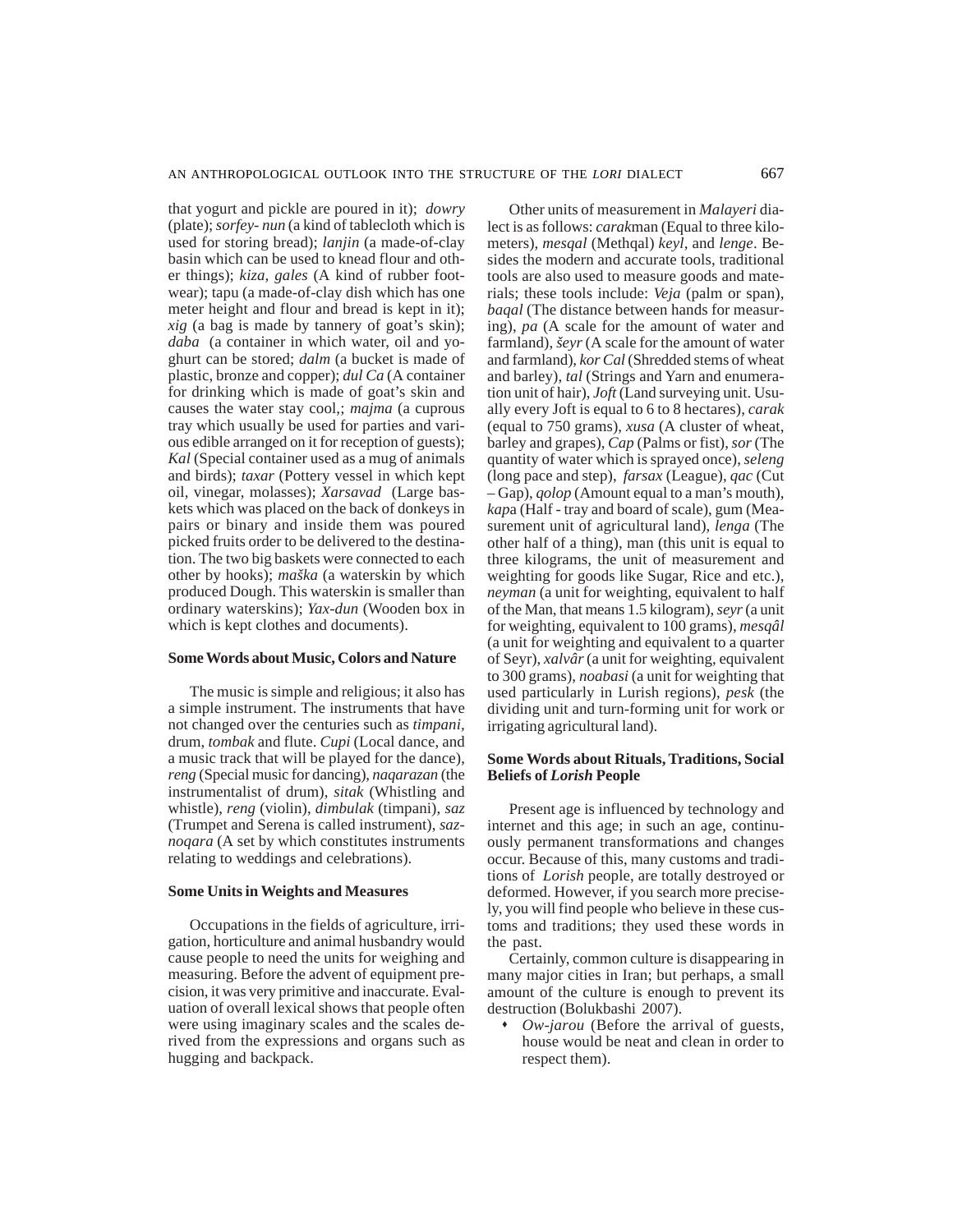- *Owbaxt* (The holy water is poured over the head of bride. People believe this water causes the couple live in prosperity), *ajilemoškelgos* a (Holy nuts which be given to others for healing and problem solving. It is composed of pistachio nuts, almonds, raisins, pumpkin seeds and watermelon seeds), a *se-poste-pa* (A porridge that is cooked once someone goes on a trip and be divided between neighbors, relatives and acquaintances), *Tele Sona* (Money or gift that is dedicated to the bride and groom at wedding party).
- *Arusikusa* (Twenty days before Nowruz, two men who have made their own makeup as the bride and groom, used to go to the house of the rich and danced there. The landlords would welcome them warmly and happily and sacrificed a sheep for them and was presented to them the meat. After leaving the house, they splashed into the house some sacred soil. )
- *Ase-dandonrova* (a porridge that is cooked after the baby's first tooth would grow. The porridges are cooked in large quantities and they are distributed among neighbors.)
- *Saqdo/ brardamad* (one of the youth be selected as *Saqdos /brardamad* and escorted him until the end of his wedding.)
- *Sofre–Haftsin* (or the things beginning with the letter "s" is a traditional table setting of Nowruz, the traditional Iranian spring celebration. The *Haftseen* table includes seven items all starting with the letter *"s"* in the Perso-Arabic alphabet.

The *Haft Seen* items are: 1. *Sabzeh*: wheat, barley, mung bean or lentil sprouts growing in a dish - symbolizing rebirth. 2. *Samanu*: a sweet pudding made of wheat germ - symbolizing affluence. 3. *Senjed*: dried *oleaster* Wild Olive fruit-symbolizing love 4. Sir: garlic - symbolizing medicine. 5. *Sib*: apples - symbolizing beauty and health 6. *Somâq*: sumac fruit symbolizing (the color of) sunrise. 7. *Serkeh*: vinegar - symbolizing old-age and patience). *Sava S* (The money is given to the dancers or musicians during celebration and joy and dancing at weddings), *Sabah* (An imaginary creature that falls on humans during sleep, so that man is not able to move and breathe, in French, it is called *Car Chemr*), *Jenzadegi – bivaqti* (it means that someone goes to a quiet somewhere at sunset or night and keeps on suffering from a mental illness, fearing seriously), *Jen-a Madezm* (According to people's beliefs, the puck is black and fairy creature like humans; but it has horns, tail and hooves; it is hidden from human's sight. It is only rarely observed in old and quiet places, especially in ruins and the abandoned baths. It may harm humans), *Pagosa* (Invite the bride and groom after a few days of wedding), *Dama Salam* (Invitations from groom and bride to house of bride's mother; this banquet will be held order to respect and thanks to the bride's family), *Serbaha – Xarjboran* (the money to be given to bride's family from groom or his family. The money paid under a contract in the presence of family elders and they all signed it. This money will be spent to purchase the dowry), *Hanabandan* (This celebration is held the night before a wedding. The groom's family is preparing some *henna* and poured it in decorated containers and is taken to the bride's house with joy and happiness. In bride's house, the bride and groom sit on a chair and the groom put some henna in bride's hand and the bride will then repeat the same thing), *Xon Ceaqd* (Items that are made by the groom's family for the ceremony), *Xatenasoran* (a special party to celebrate the circumcision of male children), *Xardaja L* (A liar who emerges in the Apocalypse. He has a donkey whose bag is filled with edible. With this gimmick, he would deceive people), *Dah roza* or *dah hamum* (bathing maternity along with others with joy and happiness in the tenth day of delivery. In this ceremony, relatives and friends bring gifts for the babies. Ten days after childbirth, the pregnant woman is brought to bathroom to sit there and sweat; then they give her a massage. Finally, she is given a cool drink and some eggs to eat; the ten-daysold baby is then brought to the bathroom and washed with warm water, and she finally wears new clothes. After the bath, the mother is fed with a soup called *Kachy*, and her relatives come to visit her and her baby, bringing gifts for them), *Tox – Tox* (During Nowruz, a vessel tied to a rope and sent down through the roof and landlord should put in ti whatever he had in his house as a gift), *Cusi* (When someone used to go to the pilgrimage for the first time, neighbors and relatives would offer him gifts, and the person who was called *Cusi* would sing religious poetry and panegyric for people), *Qaleyasin* (*Yasin* castle - The white fabric is cut in a manner that a man can passes through the middle of that. The fabric is decorated with verses from the Quran. It is